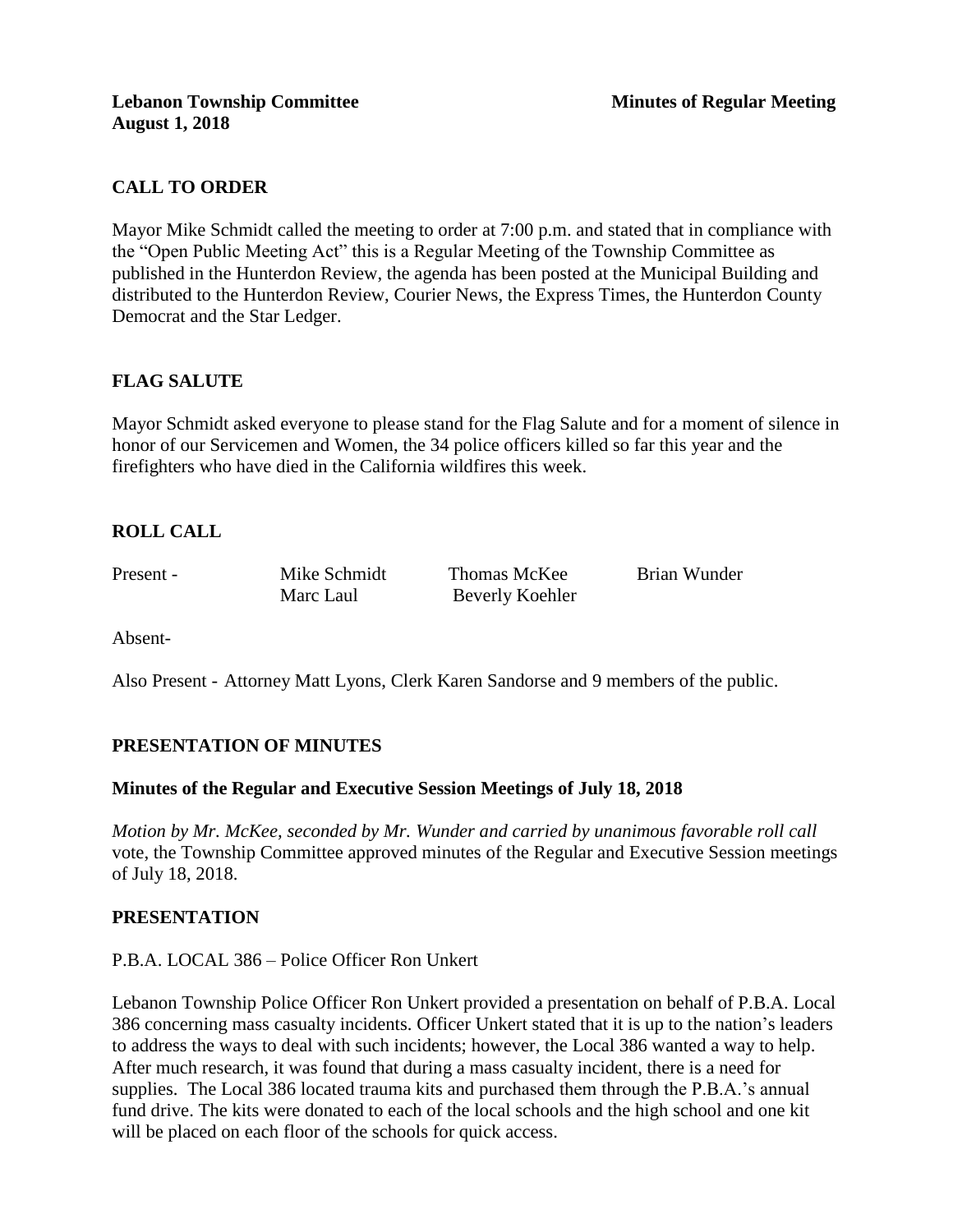There are also volunteers who will be working with the schools to provide mass casualty training to the staff.

#### **PUBLIC COMMENTS – for agenda items only.**

*Motion by Mr. Laul, seconded by Mr. McKee and carried by unanimous favorable roll call* vote, the Township Committee opened the public comment portion of the meeting.

There were no comments from the public.

*Motion by Mr. Laul, seconded by Ms. Koehler and carried by unanimous favorable roll call vote,* the Township Committee closed the public comment portion of the meeting.

#### **RESOLUTIONS**

#### **Resolution No. 56-2018 - Bond Anticipation Note**

*Motion by Mr. Laul, seconded by Mr. Wunder and carried by unanimous favorable roll call vote,* the Township Committee approved Resolution No. 56 -2018, as written below.

> TOWNSHIP OF LEBANON COUNTY OF HUNTERDON STATE OF NEW JERSEY RESOLUTION NO. 56-2018

RESOLUTION OF THE TOWNSHIP COMMITTEE OF THE TOWNSHIP OF LEBANON, IN THE COUNTY OF HUNTERDON, NEW JERSEY, DESIGNATING A \$3,024,231 BOND ANTICIPATION NOTE, DATED JULY 26, 2018 AND PAYABLE JULY 26, 2019, AS A "QUALIFIED TAX-EXEMPT OBLIGATION" PURSUANT TO SECTION 265(b)(3) OF THE INTERNAL REVENUE CODE OF 1986, AS AMENDED.

------------------------------------

WHEREAS, the Township of Lebanon, in the County of Hunterdon, New Jersey (the "Township"), intends to issue a \$3,024,231 Bond Anticipation Note, dated July 26, 2018 and payable July 26, 2019 (the "Note"); and

WHEREAS, the Township desires to designate the Note as a "qualified tax-exempt obligation" pursuant to Section 265(b)(3) of the Internal Revenue Code of 1986, as amended (the "Code");

NOW, THEREFORE, BE IT RESOLVED by the Township Committee of the Township of Lebanon, in the County of Hunterdon, New Jersey, as follows:

SECTION 1. The Note is hereby designated as a "qualified tax-exempt obligation" for the purpose of Section 265(b)(3) of the Code.

SECTION 2. It is hereby determined and stated that (1) the Note is not a "private activity bond" as defined in the Code and (2) the Township and its subordinate entities, if any, do not reasonably anticipate issuing in excess of \$10 million of new money tax-exempt obligations (other than private activity bonds) during the calendar year 2018.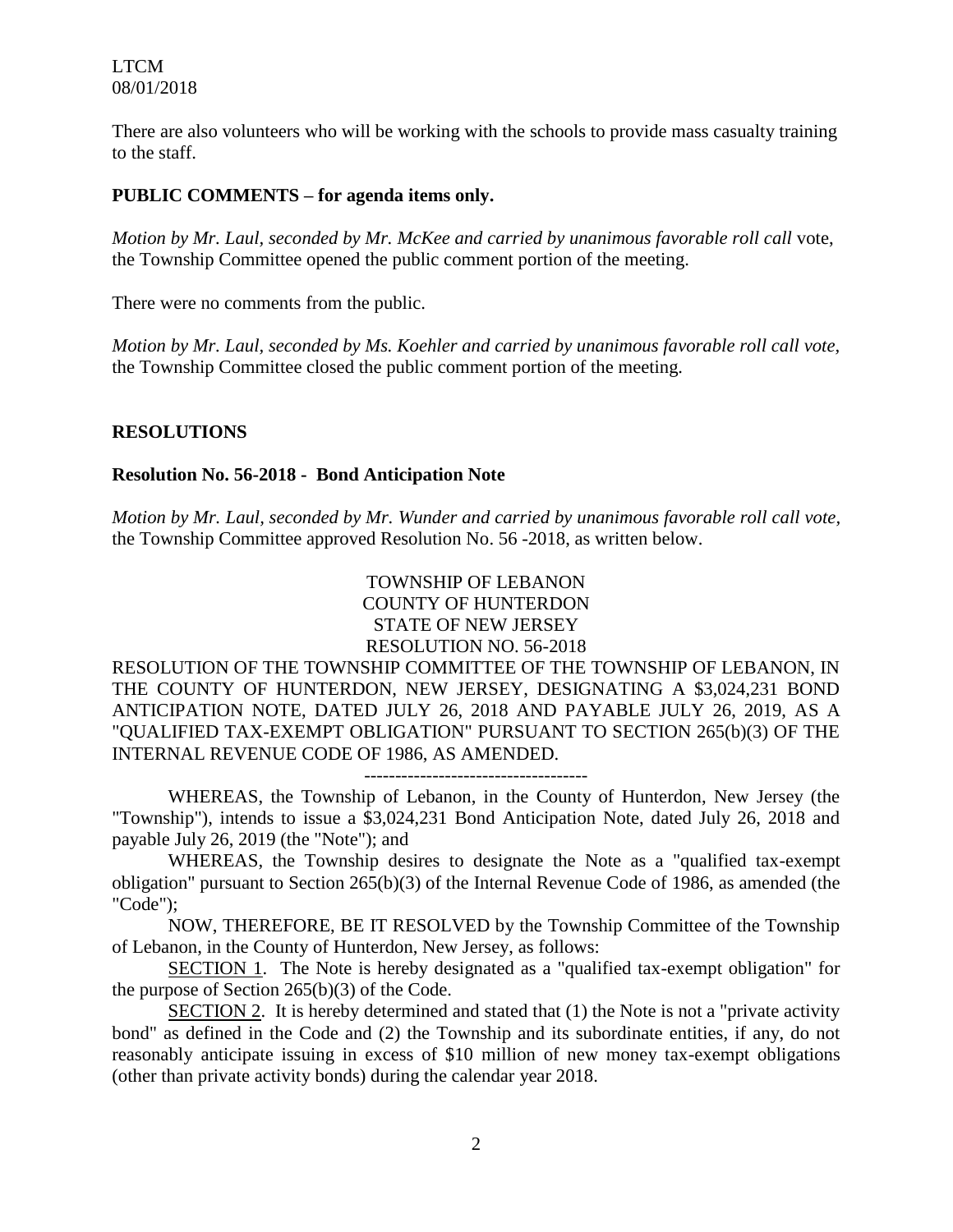SECTION 3. It is further determined and stated that the Township has, as of the date hereof, issued the following tax-exempt obligations (other than the Note) during the calendar year 2018, viz:

> Amount Dated – Due \$3,822,576 BANs 1/26/18 - 7/26/18

SECTION 4. The Township will, to the best of its ability, attempt to comply with respect to the limitations on issuance of tax-exempt obligations pursuant to Section 265(b)(3) of the Code; however, the Township does not covenant to do so, and hereby expressly states that a covenant is not made hereby.

SECTION 5. The issuing officers of the Township are hereby authorized to deliver a certified copy of this resolution to the original purchaser of the Note and to further provide such original purchaser with a certificate of obligations issued during the calendar year 2018 dated as of the date of delivery of the Note.

SECTION 6. This resolution shall take effect immediately upon its adoption. The foregoing resolution was adopted by the following roll call vote:

#### **Resolution No. 57-2018 – Redemption of Tax Sale Certificate**

*Motion by Mr. Laul, seconded by Ms. Koehler and carried by unanimous favorable roll call*  vote, the Township Committee approved Resolution No. 57-2018, as written below.

#### TOWNSHIP OF LEBANON COUNTY OF HUNTERDON STATE OF NEW JERSEY RESOLUTION NO. 57-2018 REDEMPTION OF TAX SALE CERTIFICATE

WHEREAS the Tax Collector did sell a Tax Sale Certificate #201101 on October  $26<sup>th</sup>$ 2011 to Lebanon Township and,

WHEREAS the amount of \$52,457.43 has been collected from Rebryn Realty LLC, the owner of this property, known as Block 7 Lot 6, 2035 Route 31, Lebanon Township for the redemption of Tax Sale Certificate #201101,

THEREFORE BE IT RESOLVED that the Treasurer be authorized to prepare and the Mayor, Treasurer and Clerk be authorized to sign a check in the amount of \$52,457.43 to Lebanon Township for this redemption.

#### **Resolution No. 58-2018 – Treatment Works Approval Application**

*Motion by Mr. Laul, seconded by Ms. Koehler and carried by favorable roll call vote, the* Township Committee approved Resolution No. 58-2018, as written below, AYES: McKee, Koehler, Laul, Schmidt ABSTAIN: Wunder

#### TOWNSHIP OF LEBANON COUNTY OF HUNTERDON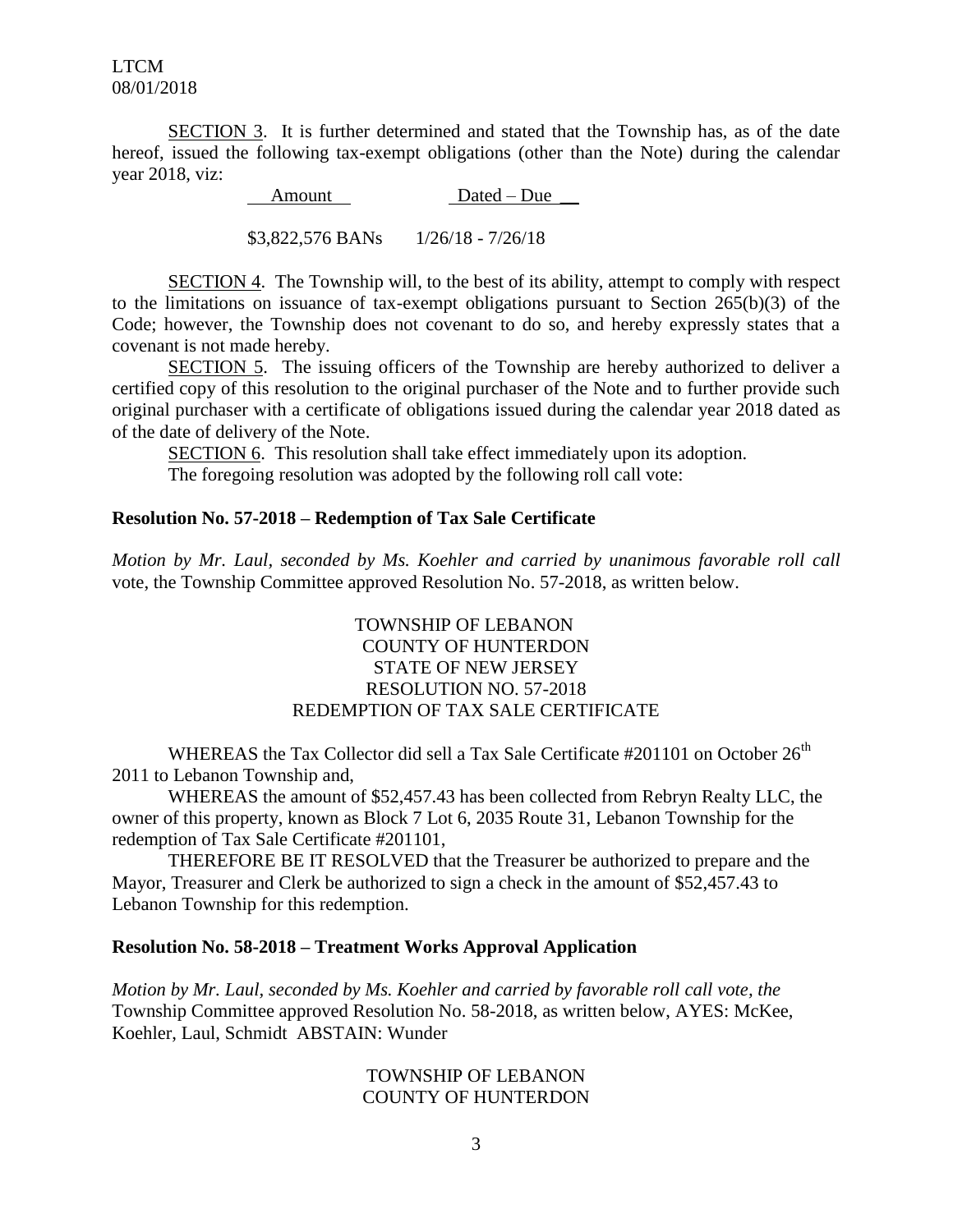#### STATE OF NEW JERSEY RESOLUTION NO. 58-2018 RESOLUTION IN SUPPORT OF TWA APPLICATION

WHEREAS, Michael P & G, LLC, ("Property Owner") owns a property in Lebanon Township known as Block 12, Lot 14;

WHEREAS, certain health concerns exist with respect to septic conditions on the property; and

WHEREAS, the Property Owner has requested that the Township express its support by authorizing a Statement of Consent that authorizes certain improvements to the septic system in order to cure the health concerns on the property as more particularly described by the Property Owner's engineer on August 5, 2015 at the Lebanon Township's Board of Health meeting, and

WHEREAS, the Township supports efforts of the Property Owner to improve the septic system.

NOW THEREFORE, BE IT RESOLVED that the Mayor and Committee of the Township of Lebanon, County of Hunterdon, hereby authorizes the Mayor and Clerk to execute the Statement of Consent for a Treatment Works Approval Application submitted by Michael P & G, LLC, to the Department of Environmental Protection, Permit NJG0203181

#### **OLD BUSINESS**

#### **SLEO Class III NHVS Shared Services Agreement**

Tabled

#### **DPW Mechanics Bay Floor Repair**

Mayor Schmidt stated that earlier this year, the Township pursued bids twice for the recontouring of the DPW Mechanics bay floor. In both instances there were no acceptable bids received. Due to the attempts made, the Township was able to negotiate with vendors directly to obtain a similar proposal. A proposal was received from Fromkin Bros., in the amount of \$44,692, and was thought to be able to solve the drainage defect. However, no action was taken because the Committee wanted to be sure that this would be the best direction to go as it has been a long-standing issue. The DPW Manager has since gone back to a concrete contractor to discuss the possibility of cutting and removing two 14'x36' portions from each side of the floor and filling with concrete at the right profile. Attorney Lyons advised Mayor Schmidt that this method will require a new bidding process because he believes this to be a different procedure from the recontouring. Mr. Gabriel informed the Committee that in speaking with the Contractor they decided that it would be best to cut out two sections of the floor, leaving a 5' section in the center, which will enable the two sections to be cut out and filled at the same time. Currently, they are waiting for the structural engineer to give his approval on the plan.

*Motion by Mr. Wunder, seconded by Mr. Laul and carried by unanimous favorable roll call vote,* the Township Committee authorized a bid package to be prepared for the cutting of two sections of the Mechanics Bay floor to correct the drainage issue.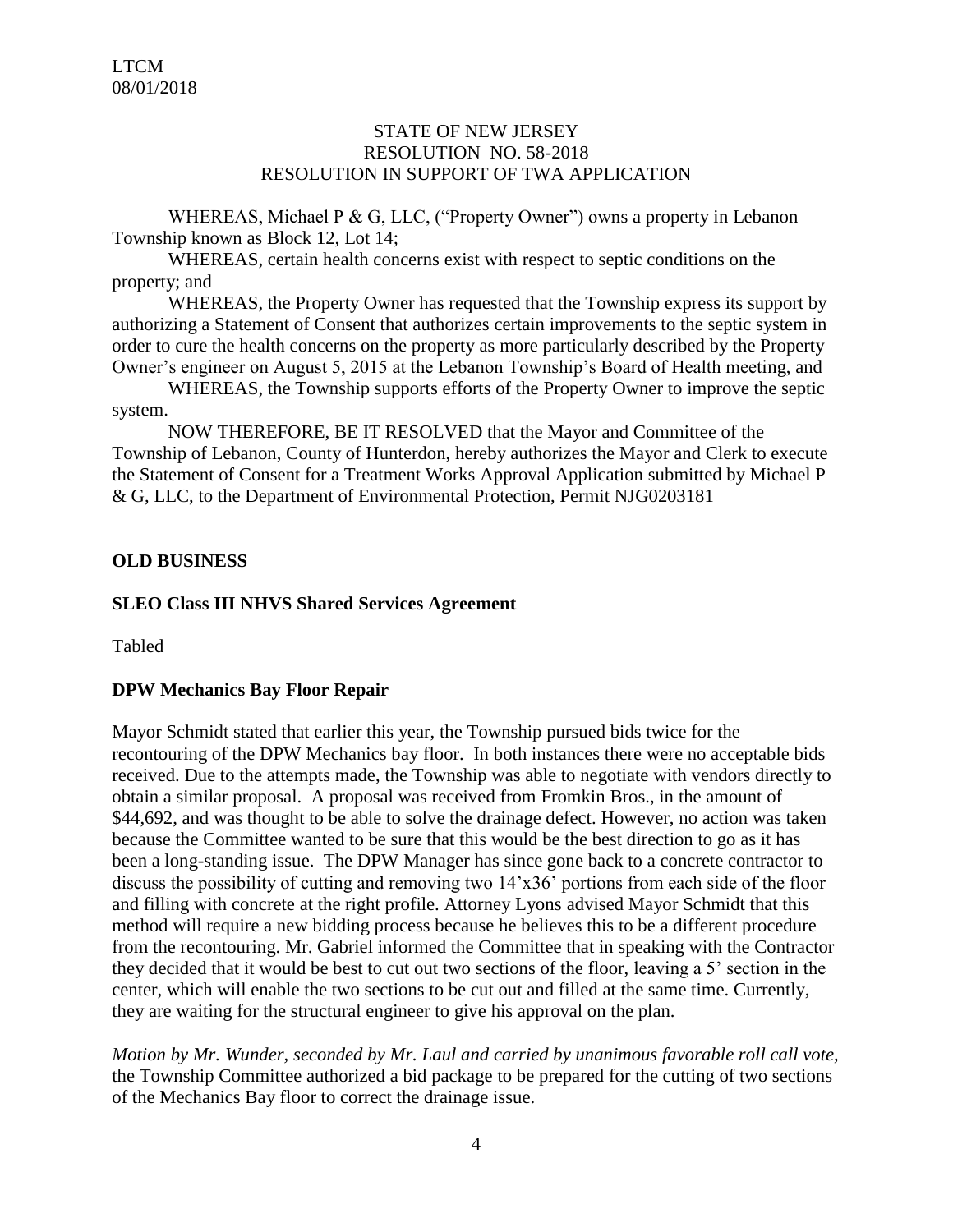## **Municipal Building Door – Design Alterations**

The main double doors of the municipal building need to be replaced. Mayor Schmidt asked the Committee for direction on whether to replace the doors with two doors with side lights or with one door with wider side lights. There will be a window above the either doorway. The Committee discussed the options and decided that a single wood door, with wider side lights, would be best for handicapped accessibility. The Committee would like to obtain a quote. The DPW Manager will look into state contract vendor pricing.

## **Statute Clarification - Resolution No. 54-2018 – Tax Grace Period**

At the July 18, 2018 meeting, Ms. Koehler raised a question on the statute cited in Resolution No. 54-2018. Ms. Koehler spoke with the Tax Collector and stated that the resolution is adequate, for this year, but the laws are changing, so if necessary it will be revisited next June.

## **Municipal Building Security**

Held to Executive Session

## **NEW BUSINESS**

## **LTVFD-EMS Update**

Chief James Crampton informed the Committee that the Fire Department took delivery of the new ambulance the end of July. It is not in service currently because they are waiting on the delivery of equipment. One of the existing stretchers needed to be retrofitted to fit into the newly required stretcher mount. Once completed, the ambulance should be on the road in a week or two for running calls. The FD-EMS is completing the state certification requirements. They need to get the new truck in service and the older, red ambulance up to par. The hope of the Fire Department is to have this done by mid to late fall, so they can begin billing for transports. The FD-EMS is still using the white ambulance, 19-53, and once state certified it will be used as a reserve ambulance. Chief Crampton said that once they obtain state certification the newer ambulances will need to be staffed by two EMT's as opposed to a driver and an EMT. 19-53 will be used at times when they do not have two EMT's to answer a call and a driver and one EMT can respond. Chief Crampton noted that they will only need to hold onto 19-53 until mid-2019, at which time they will return the ambulance to the Township.

Chief Crampton informed the Committee that they are still working with High Bridge for daytime coverage. High Bridge changed their staffing provider in February as they were having issues with the prior service. They are now using Clinton Rescue personal with a similar contract that they had with the prior agency. Due to manpower shortages within the Fire Department, High Bridge Rescue is covering High Bridge and Lebanon Township with the 27 truck, 6:00 am to 6:00 pm on Saturday and Sundays.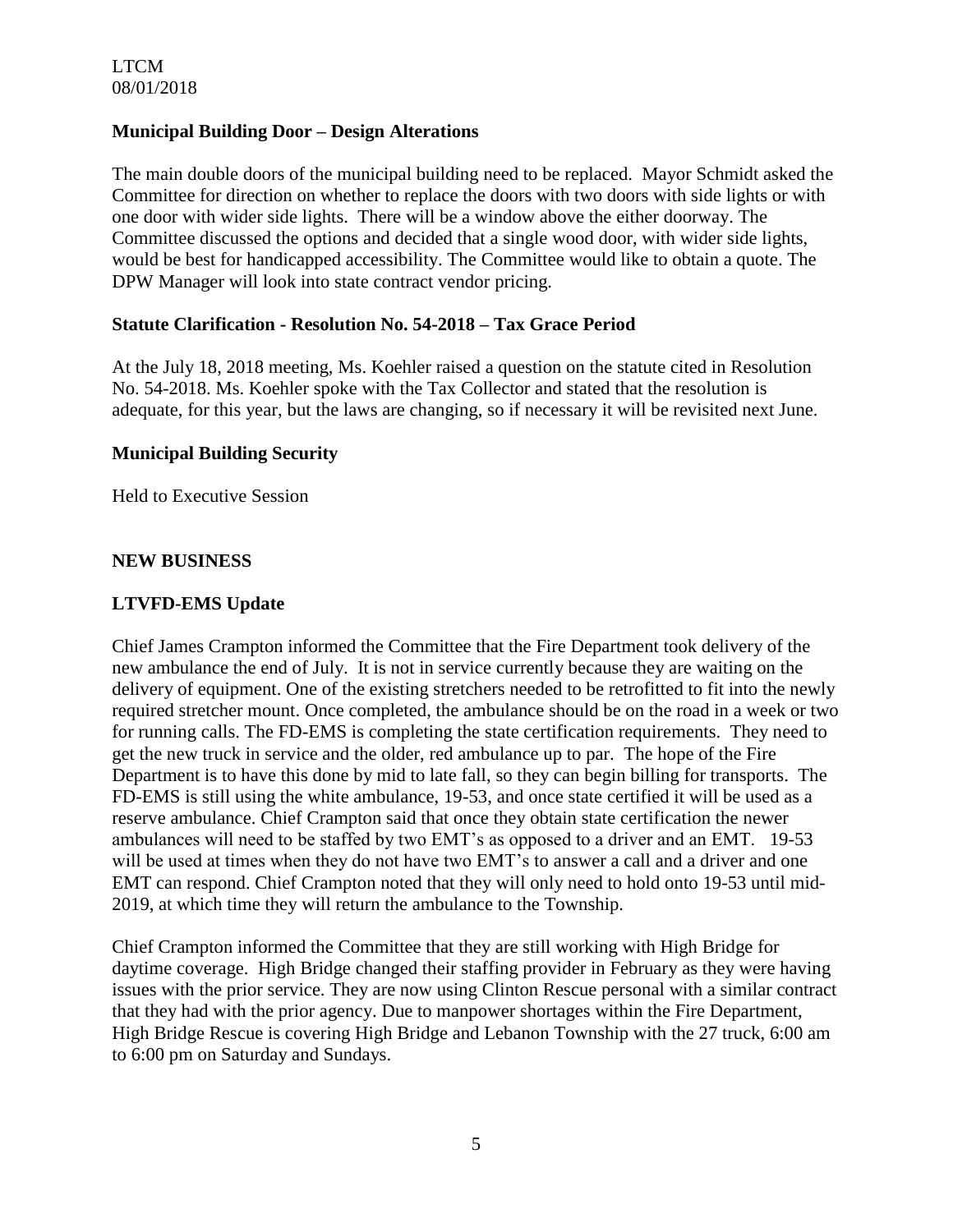Mr. Wunder asked what the purpose is for the state certified ambulance. Chief Crampton said that it is to get things in order to eventually bill for service. Mayor Schmidt asked if any other agency is using the Township's vehicles. Chief Crampton stated that no other agency is using the vehicles. Ms. Koehler asked what it would cost to cover the existing annual calls, 24/7. Chief Crampton did not have the information available but stated that the volunteer EMS average between 350 and 400 transport calls per year for nights and weekends. For the 27 truck, 6:00 am to 6:00 pm, 7 days a week, there are 127 additional calls, where 90-100 were billable. When the LTFD-EMS begins billing it will be soft billing, where they will take the insurance companies payment and will send a notice that there is a balance due but will not pester for it. Chief Crampton believes that being state certified will increase the EMS's ability to provide a higher level of care for the Township.

## **Squier's Point Historians of Lebanon Township, Inc. – Museum Addition**

Mayor Schmidt recused himself from the discussion due to Sharon Hardy being a member of Squier's Point.

Squier's Point Historian members, Laurie Hoffman, Sharon Hardy, Nina Savoia and Victor Hoffman present.

Ms. Laurie Hoffman said that Squier's Point is a non-profit 501-3c group which was established in 1979. The past group had interests in the old farmhouse at Voorhees High School, the Swackhammer Church and turning the old school into the museum. The present group has gone through the process of becoming a full 501-3c organization and is able to accept donations. Ms. Hoffman stated that they have a few donors who are willing to donate enough to cover the cost of the Museum's bathroom addition. Architect Chris Nash has agreed to donate the design of the addition, previously approved by the Township Committee, to Squier's Point. The group now needs Committee approval to move forward and noted that they are willing to obtain insurance and enter into a Memorandum of Understanding with the Township. Ms. Hoffman said that once the addition is complete, Squier's Point will be turning it over to the Township. The money received will be placed into a bank account and the funds will be used only for that specific project. The Township will be responsible for the cost of the septic system.

*Motion by Ms. Koehler, seconded by Mr. Wunder and carried by unanimous favorable roll call*  vote, the Township Committee supports Squier's Point's efforts to construct the bathroom addition at the museum, which will be built in accordance with Architect Chris Nash's plans that were previously approved by the Township Committee.

## **DPW New Hire Advertising**

A DPW employee recently resigned and the DPW Manager is requesting to seek applications for his replacement. Mr. Gabriel informed the Committee that he would like the employment ad to include a preference for a Fire Fighter 1 Certification for the position.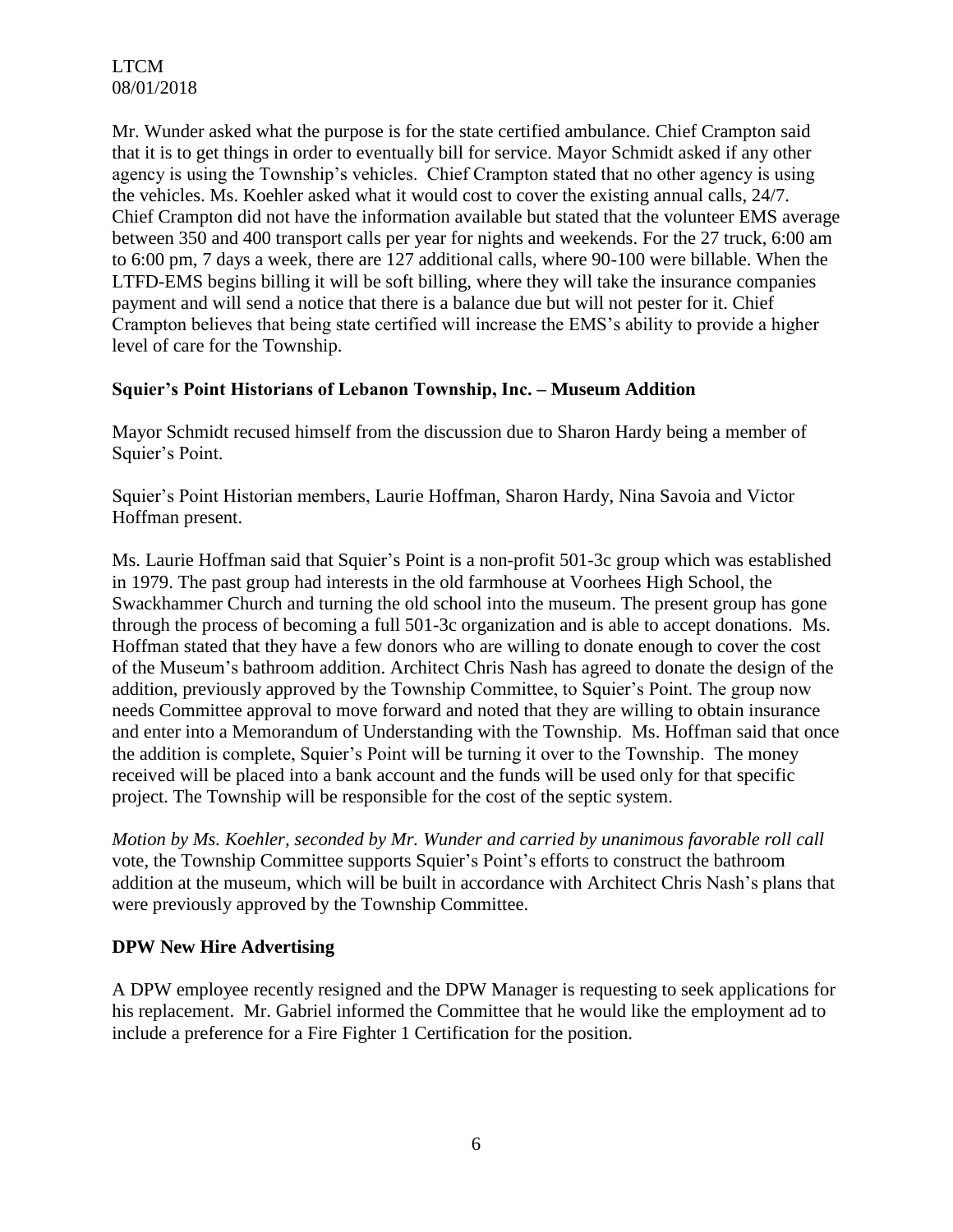*Motion by Mr. Wunder, seconded by Ms. Koehler and carried by unanimous favorable roll call*  vote, the Township Committee authorized the advertisement for a new DPW Employee with a preference for Fire Fighter 1 Certification.

## **Police Chief's Request to Lease/Purchase a 2019 Police Interceptor SUV**

*Motion by Ms. Wunder, seconded by Ms. Koehler and carried by unanimous favorable roll call*  vote, the Township Committee approved the Police Chief's request to lease purchase a 2019 Police Interceptor SUV from Beyer Ford, in the amount of \$39,708.35, under Cranford Contract #47-CPCPS.

## **Sgt. Erik Rautenberg – Request to Land Helicopter in Park – 09/09/2018**

*Motion by Mr. Laul, seconded by Mr. Wunder and carried by unanimous favorable roll call vote,*  the Township Committee approved the request of Sgt. Erik Rautenberg to land a Black Hawk Helicopter in the park for a Veterans' Event to be held on 09/09/2018 and authorized the Mayor to sign the required paperwork.

# **Raritan Headwaters Association Request – 28th Watershed-wide Annual Stream Cleanup**

*Motion by Ms. Koehler, seconded by Mr. Laul and carried by unanimous favorable roll call vote,*  the Township Committee authorized the donation of \$300 to Raritan Headwaters for the  $28<sup>th</sup>$ Watershed-wide Annual Cleanup.

# **Social Affair Permit – Friends of Memorial Park – Event Date – 09/29/2018**

*Motion by Mr. Laul, seconded by Mr. Wunder and carried by unanimous favorable roll call vote,*  the Township Committee approved a Social Affair Permit application for the Friends of Memorial Park for an event to be held on 09/29/2018, subject to police background check approval.

## **Raffle Application – Friends of Memorial Park - 09/29/2018**

*Motion by Mr. Laul, seconded by Ms. Koehler and carried by unanimous favorable roll call vote,*  the Township Committee approved a Raffle License Application for the Friends of Memorial Park, for an event to be held on 09/29/2018.

# **PRESENTATION OF VOUCHERS**

Committee Members provided a description of vouchers exceeding \$1000.00.

*Motion by Mr. Wunder, seconded by Mr. McKee and carried by unanimous favorable roll call*  vote, the Township Committee approved the August 1, 2018 bill list in amount of \$159,205.84.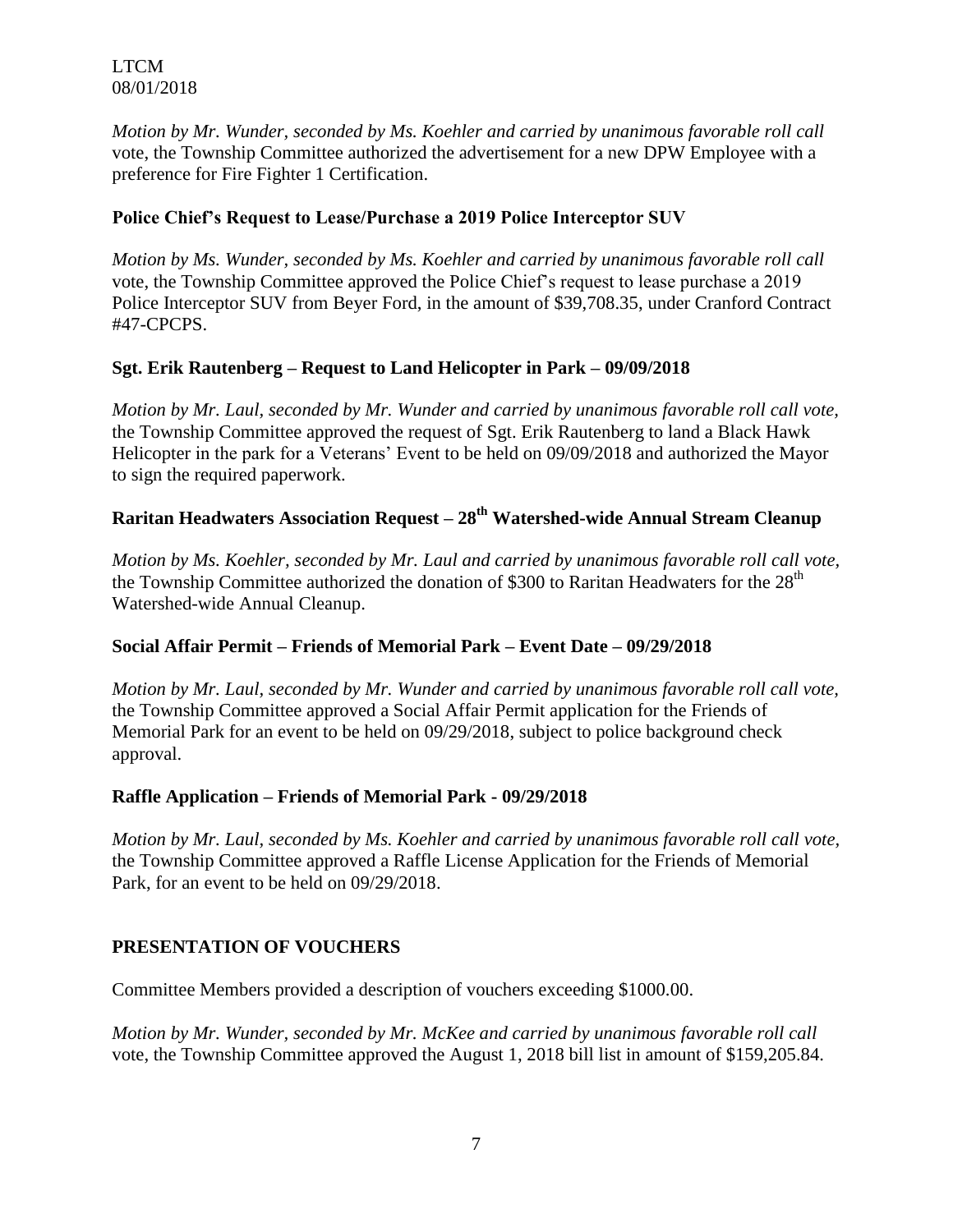#### **CORRESPONDENCE**

- a. NJ DEP Green Acres Inspection of Open Space Funded Projects asked marc to review and bring back action suggestions.
- b. NJ Department of Community Affairs Local Finance Board Determination– Wunder - Milkowski Complaints

(The Committee received a letter from Mr. Wunder summarizing the history of complaints and asking for action by the Committee.)

c. Recreation Commission June 18, 2018 Meeting Minutes

## **PUBLIC COMMENTS**

*Motion by Ms. Koehler, seconded by Mr. Wunder and carried by unanimous favorable roll call*  vote, the Township Committee opened the public comment portion of the meeting at 8:07 p.m.

There were no comments from the public.

*Motion by Mr. Wunder, seconded by Mr. McKee and carried by unanimous favorable roll call*  vote*,* the Township Committee closed the public comment portion of the meeting at 8:07 p.m.

## **EXECUTIVE SESSION - Resolution No. 59-2018**

*Motion by Mr. McKee, seconded by Ms. Koehler and carried by unanimous favorable roll call*  vote, the Township Committee approved Resolution No. 59-2018 and convened into executive session at 8:08 p.m.

Potential action may be taken.

## TOWNSHIP OF LEBANON COUNTY OF HUNTERDON STATE OF NEW JERSEY RESOLUTION NO. 59-2018 RESOLUTION AUTHORIZING EXECUTIVE SESSION

WHEREAS, the Open Public Meetings Act; *N.J.S.A.* 10:4-6 *et seq*., declares it to be the public policy of the State to insure the right of citizens to have adequate advance notice of and the right to attend meetings of public bodies at which business affecting the public is discussed or acted upon; and

WHEREAS, the Open Public Meetings Act also recognizes exceptions to the right of the public to attend portions of such meetings; and

 WHEREAS, the Mayor and Committee find it necessary to conduct an executive session closed to the public as permitted by the *N.J.S.A*. 40:4-12; and

 WHEREAS, the Mayor and Committee will reconvene in public session at the conclusion of the executive session;

 NOW, THEREFORE, BE IT RESOLVED by the Mayor and Committee of the Township of Lebanon, County of Hunterdon, State of New Jersey that they will conduct an executive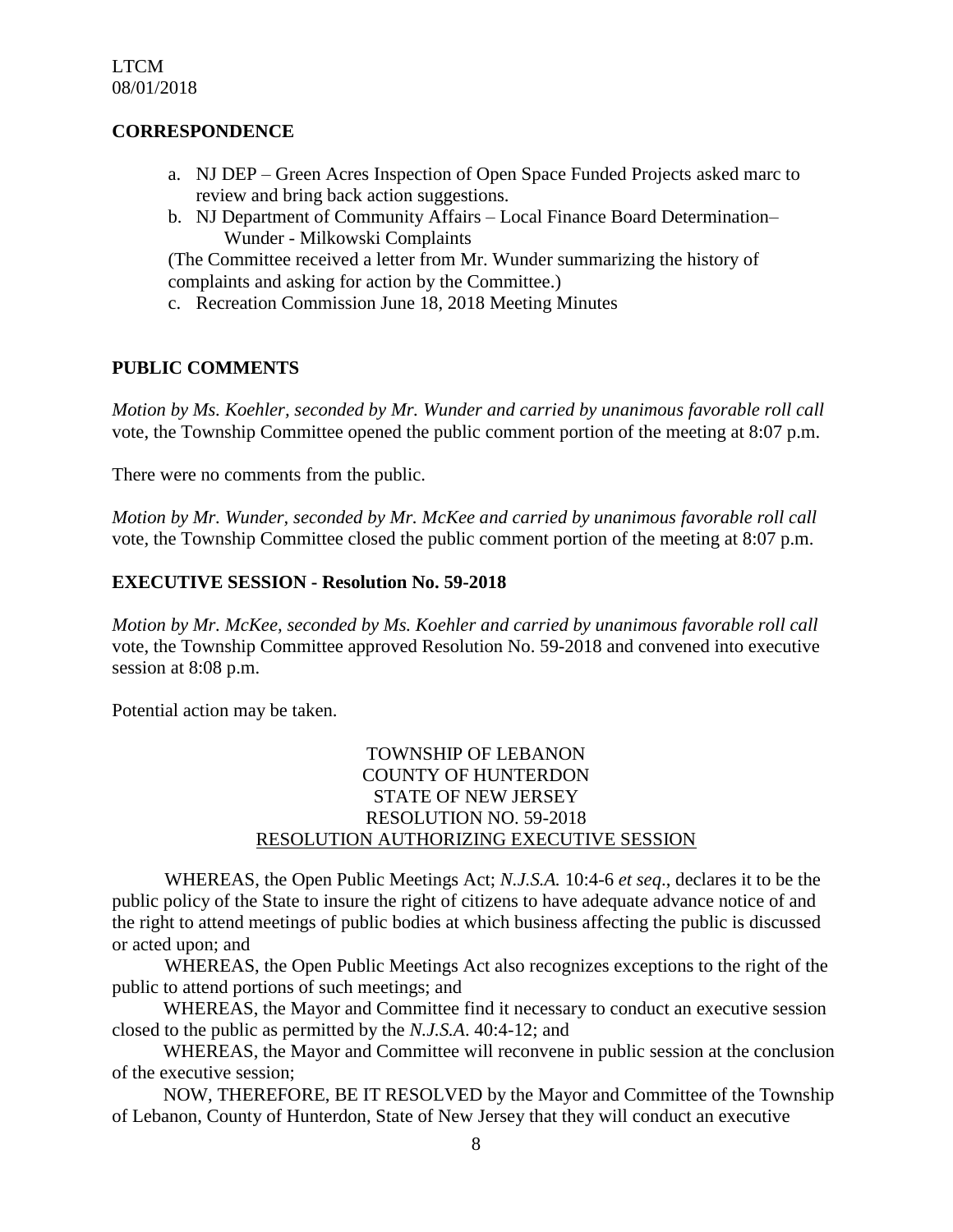session to discuss

the following topic(s) as permitted by *N.J.S.A*. 40:4-12:

\_\_\_\_\_\_\_\_\_\_\_\_\_\_\_\_\_\_\_\_\_\_\_\_\_\_\_\_\_\_\_\_\_\_\_\_\_\_\_\_\_\_\_\_\_\_\_\_\_\_\_\_\_);

A matter which Federal Law, State Statute or Rule of Court requires be kept confidential or excluded from discussion in public (Provision relied upon:

\_\_\_\_\_\_A matter where the release of information would impair a right to receive funds from the federal government;

\_\_\_\_\_\_A matter whose disclosure would constitute an unwarranted invasion of individual privacy;

 A collective bargaining agreement, or the terms and conditions thereof (Specify contract:); **CWA Local 1040**

 A matter involving the purpose, lease or acquisition of real property with public funds, the setting of bank rates or investment of public funds where it could adversely affect the public interest if discussion of such matters were disclosed; Real Estate Acquisitions –

Tactics and techniques utilized in protecting the safety and property of the public provided that their disclosure could impair such protection; **Municipal Office Building Security** \_\_\_\_\_\_Investigations of violations or possible violations of the law;

 Pending or anticipated litigation or contract negotiation in which the public body is or may become a party; (The general nature of the litigation or contract negotiations is

 Professional Service Contracts The public disclosure of such information at this time would have a potentially negative impact on the municipality's position in the litigation or negotiation; therefore this information will be withheld until such time as the matter is concluded or the potential for negative impact no longer exists.

 Matters falling within the attorney-client privilege, to the extent that confidentiality is required in order for the attorney to exercise his or her ethical duties as a lawyer; (The general nature of the matter is:  $OR$  the public disclosure of such information at this time would have a potentially negative impact on the municipality's position with respect to the matter being discussed; therefore this information will be withheld until such time as the matter is concluded or the potential for negative impact no longer exists.*)*;

 X Matters involving the employment, appointment, termination of employment, terms and conditions of employment, evaluation of the performance, promotion or disciplining of any specific prospective or current public officer or employee of the public body, where all individual employees or appointees whose rights could be adversely affected have not requested in writing that the matter(s) be discussed at a public meeting; (The employee(s) and/or general nature of discussion is: **DellaPia, Hyland, Gabriel, Sandorse Salaries and Library Staff** the public disclosure of such information at this time would violate the employee(s) privacy rights; therefore this information will be withheld until such time as the matter is concluded or the threat to privacy rights no longer exists.;

Deliberation occurring after a public hearing that may result in the imposition of a specific civil penalty or loss of a license or permit;

BE IT FURTHER RESOLVED that the Mayor and Committee hereby declare that their discussion of the subject(s) identified above may be made public at a time when the Township Attorney advises them that the disclosure of the discussion will not detrimentally affect any right, interest or duty of the Township or any other entity with respect to said discussion. BE IT FURTHER RESOLVED that the Mayor and Committee, for the reasons set forth above, hereby declare that the public is excluded from the portion of the meeting during which the above discussion shall take place.